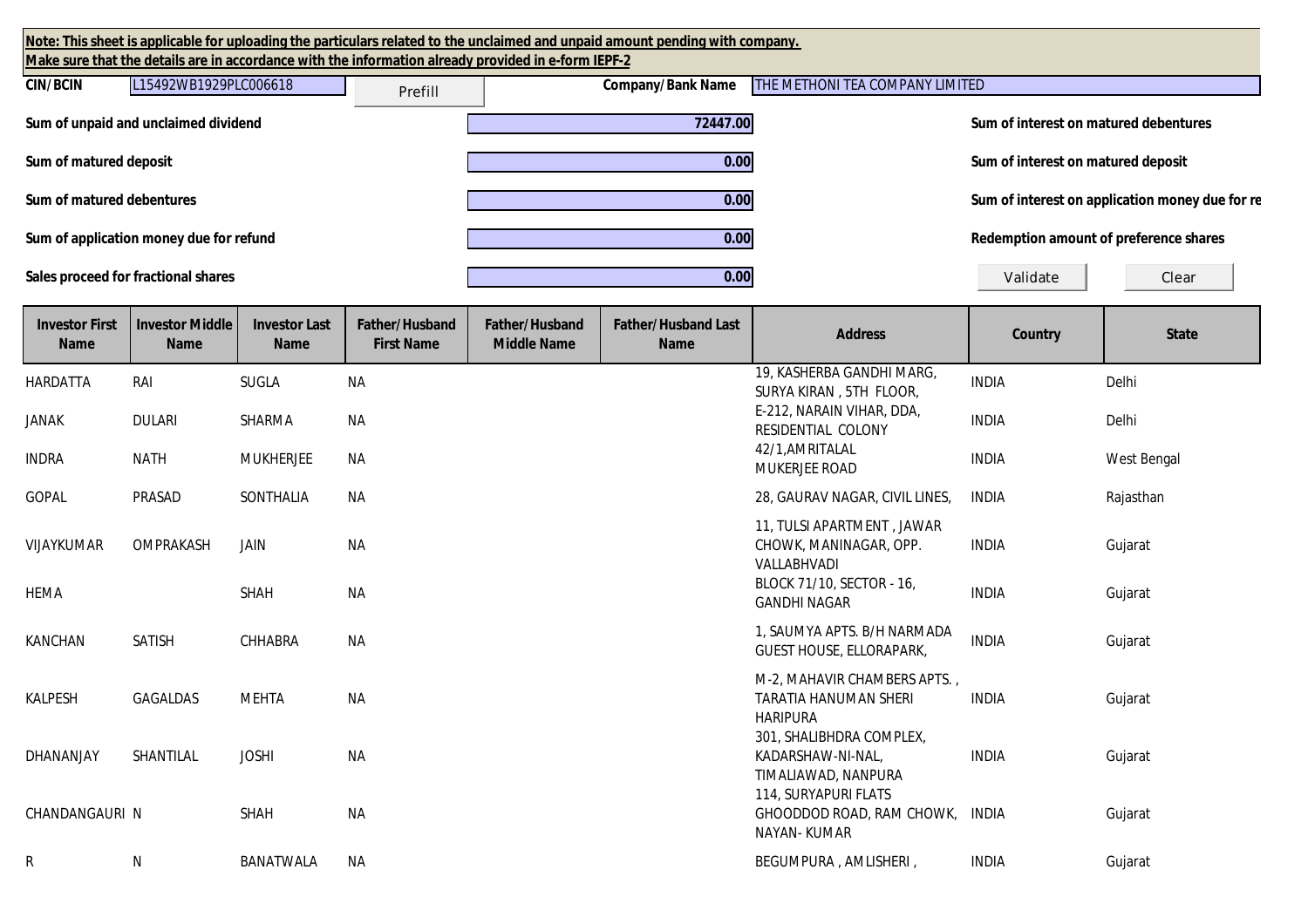| <b>KAMINI</b><br>KAMINIBEN | MAHESHCHAND<br><b>RA</b><br>MAHESHCHAND<br><b>RA</b> | <b>MEHTA</b><br><b>MEHTA</b> | <b>NA</b><br><b>NA</b> | 9/49, KOTSAFIL MAIN ROAD,<br>BARAMPURI BHAGAL, OPP. JUNA<br><b>BUS STAND</b><br>9/49, KOTSAFIL MAIN ROAD,<br>BARAMPURI BHAGAL, OPP. OLD<br><b>BUS STAND</b> | <b>INDIA</b><br><b>INDIA</b> | Gujarat<br>Gujarat |
|----------------------------|------------------------------------------------------|------------------------------|------------------------|-------------------------------------------------------------------------------------------------------------------------------------------------------------|------------------------------|--------------------|
| P                          | H                                                    | ARMITSTEAD                   | <b>NA</b>              | 14, OLD COURT HOUSE STREET                                                                                                                                  | <b>INDIA</b>                 | West Bengal        |
| <b>KASHI</b>               | PRASAD                                               | SONTHALIA                    | <b>NA</b>              | G-17, SHREE LAXMI WOOLEN<br>MILLS ESTATE DR. E MOSES ROAD,                                                                                                  | <b>INDIA</b>                 | Maharashtra        |
| <b>JAYA</b>                |                                                      | <b>RAJ</b>                   | <b>NA</b>              | HOUSE NO. 251, No.1, ROAD KHAR INDIA                                                                                                                        |                              | Maharashtra        |
| <b>NERGIS</b>              | JALEJER                                              | <b>BHATHENA</b>              | ΝA                     | PANDAY MANSION, MA PERVEZ<br>RD.                                                                                                                            | <b>INDIA</b>                 | Maharashtra        |
| SANJIV                     |                                                      | <b>RATHI</b>                 | ΝA                     | 43, ASHIRWAD TOWER, G.E. ROAD,<br><b>RAIPUR</b>                                                                                                             | <b>INDIA</b>                 | Chhattisgarh       |
| CHENA                      | <b>DEVI</b>                                          |                              | <b>NA</b>              | 12/1 SRI G.D RESIDENCY 1ST<br>FLOOR, IIND CROSS SERVICE ROAD, INDIA<br>CONSERVANCY                                                                          |                              | Karnataka          |
| <b>MOHUA</b>               |                                                      | <b>ROY</b>                   | <b>NA</b>              | No. 1321, 12th CROSS, 1ST STAGE<br>18TH PHASE CHANDRA LAYOUT                                                                                                | <b>INDIA</b>                 | Karnataka          |
| <b>IRMA</b>                | <b>AUDREY</b>                                        | HEAPE                        | <b>NA</b>              | 19, N.S. ROAD                                                                                                                                               | <b>INDIA</b>                 | West Bengal        |
| <b>PRADIP</b>              | <b>KUMAR</b>                                         | SULTANIA                     | NA                     | 19, MUNSHI BAZAR<br>ROAD,(2nd Floor)                                                                                                                        | <b>INDIA</b>                 | West Bengal        |
| <b>INDRA</b>               | <b>DEVI</b>                                          | <b>GOENKA</b>                | <b>NA</b>              | 14-D, BALLY GUNGE<br><b>CIRCULAR ROAD</b>                                                                                                                   | <b>INDIA</b>                 | West Bengal        |
| PASUPATI                   |                                                      | <b>BOSE</b>                  | <b>NA</b>              | 3/1, MANGOE LANE,                                                                                                                                           | <b>INDIA</b>                 | West Bengal        |
| <b>MONI</b>                |                                                      | <b>GUPTA</b>                 | NA                     | PUNJAB NATIONAL BANK<br><b>BALLYGUNGE BRANCH</b>                                                                                                            | <b>INDIA</b>                 | West Bengal        |
| <b>ROOPACHERRA</b>         | TEACOMPANY                                           | LIMITED                      | ΝA                     | 3, NETAJI SUBHAS ROAD,                                                                                                                                      | <b>INDIA</b>                 | West Bengal        |
| HMP                        | TEA                                                  | LIMITED                      | NA                     | 4, FAIRLIE PLACE                                                                                                                                            | <b>INDIA</b>                 | West Bengal        |
| <b>SUBHASIS</b>            |                                                      | <b>GHOSH</b>                 | <b>NA</b>              | 21, STRAND ROAD, C/O GLOSTER<br>JUTE MILLS LTD.                                                                                                             | <b>INDIA</b>                 | West Bengal        |
| <b>KRISHNA</b>             | <b>KUAMR</b>                                         | <b>GOENKA</b>                | <b>NA</b>              | 4, FAIRLIE PLACE, 6TH FLOOR,<br>ROOM NO-614                                                                                                                 | <b>INDIA</b>                 | West Bengal        |
| GOVIND                     | PRASAD                                               | <b>BHALOTIA</b>              | <b>NA</b>              | 18/24, BALLYGUNGE PLACE EAST                                                                                                                                | <b>INDIA</b>                 | West Bengal        |
| MANGALJI                   | M                                                    | THACKER                      | <b>NA</b>              | 135, CANNING STREET,                                                                                                                                        | <b>INDIA</b>                 | West Bengal        |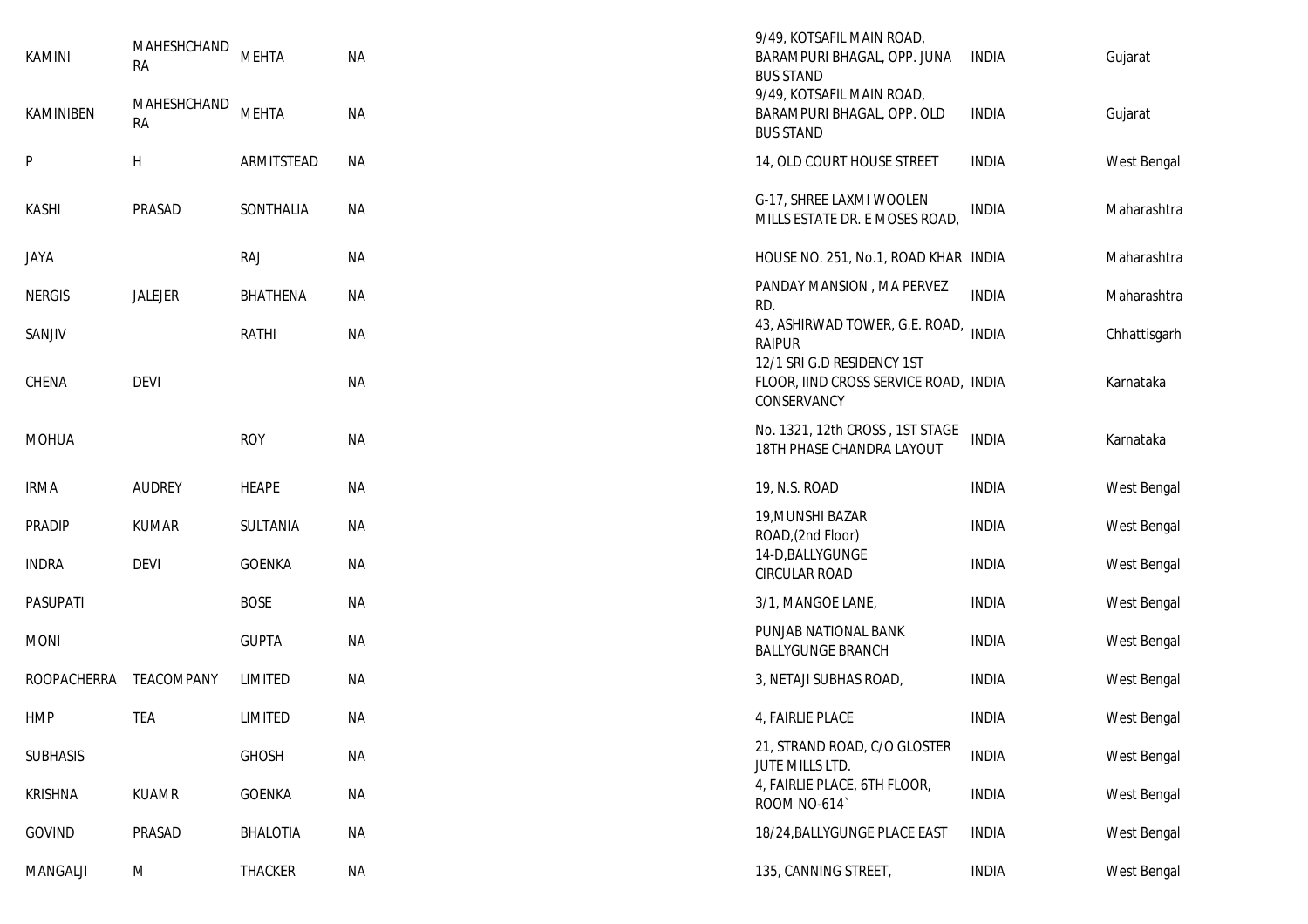| <b>NISHIT</b>    | <b>KUMAR</b>     | <b>BISWAS</b>   | <b>NA</b> | 140, BIDHAN SARANI,                           | <b>INDIA</b> | West Bengal |
|------------------|------------------|-----------------|-----------|-----------------------------------------------|--------------|-------------|
| <b>SHIB</b>      | NARAYAN          | <b>BASAK</b>    | <b>NA</b> | 1, RAM PAUL LANE, P.O-<br><b>HATKHOLA</b>     | <b>INDIA</b> | West Bengal |
| <b>SUSHIL</b>    | <b>KUMARI</b>    | VARMA           | <b>NA</b> | MANAGER PUNJAB NATIONAL<br><b>BANK</b>        | <b>INDIA</b> | Bihar       |
| <b>BEJOY</b>     | PRASANNA         | SENSHARMA       | <b>NA</b> | BENGAL CHEMICAL FACTORY,<br>PANIHATI          | <b>INDIA</b> | West Bengal |
| <b>KARTIC</b>    | CHANDRA          | SEN             | <b>NA</b> | 31, BABURAM GHOSE LANE,                       | <b>INDIA</b> | West Bengal |
| L                | A                | LLOYD           | <b>NA</b> | 6, CHURCH LANE                                | <b>INDIA</b> | West Bengal |
| RADHA            | <b>DEVI</b>      | BHIWANIWALA     | NА        | 134, M.G. ROAD,                               | <b>INDIA</b> | West Bengal |
| E                |                  | LIEBENHALS      | <b>NA</b> | 1/1, KIMBER STREET, PARK CIRCUS INDIA         |              | West Bengal |
| <b>JAGANNATH</b> |                  | <b>SIL</b>      | <b>NA</b> | 32, MUKTARAM BABU ST.                         | <b>INDIA</b> | West Bengal |
| <b>BIMALESH</b>  | <b>KUMAR</b>     | <b>RAMUKA</b>   | <b>NA</b> | 132/1, M.G. ROAD, C/O. KANDOI &<br>CO.        | <b>INDIA</b> | West Bengal |
| MADHUSUDAN       |                  | CHANDER         | <b>NA</b> | 22/3, JHAMAPUKAR LANE                         | <b>INDIA</b> | West Bengal |
| SATYA            | <b>BHAMA</b>     | <b>CHUNDER</b>  | <b>NA</b> | 79, KESHAB CHANDRA SEN ST.                    | <b>INDIA</b> | West Bengal |
| SUYASH           |                  | <b>KAPOOR</b>   | <b>NA</b> | 38/3/1 RAMTANU<br><b>BOSE LANE</b>            | <b>INDIA</b> | West Bengal |
| <b>JOGESH</b>    | CHANDRA          | <b>BISWAS</b>   | <b>NA</b> | "BISWAS VILLA " SILPA SAMITI<br>PARA,         | <b>INDIA</b> | West Bengal |
| <b>RADHA</b>     | RAMAN            | <b>DEY</b>      | <b>NA</b> | BURRABAZAR, P.O.- CHINSURAH                   | <b>INDIA</b> | West Bengal |
| SIBANI           |                  | <b>DUTTA</b>    | <b>NA</b> | M/S ANNADA PRASAD DUTTA &<br>SONS, BARRABAZAR | <b>INDIA</b> | West Bengal |
| SHEFALIKA        |                  | <b>DUTTA</b>    | <b>NA</b> | BNARABAZAR                                    | <b>INDIA</b> | West Bengal |
| BHOLANATH        |                  | <b>BANERJEE</b> | <b>NA</b> | 5/B, BENIA PARA LANE,                         | <b>INDIA</b> | West Bengal |
| YUBRAJ           | <b>BIRPRATAP</b> | SINGHDEO        | <b>NA</b> | 33, NETAJI SUBHAS ROAD,                       | <b>INDIA</b> | West Bengal |
| KAMALA           | CHARAN           | MOOKERJEE       | <b>NA</b> | 35, THEATER ROAD,                             | <b>INDIA</b> | West Bengal |
| NARMADA          | DEBI             | <b>DANI</b>     | <b>NA</b> | 20B, PARK STREET, Bradma of India<br>Ltd.     | <b>INDIA</b> | West Bengal |
| QUAZI            | MAHAMMAD         | <b>IQBAL</b>    | <b>NA</b> | 9A, WOOD STREET,                              | <b>INDIA</b> | West Bengal |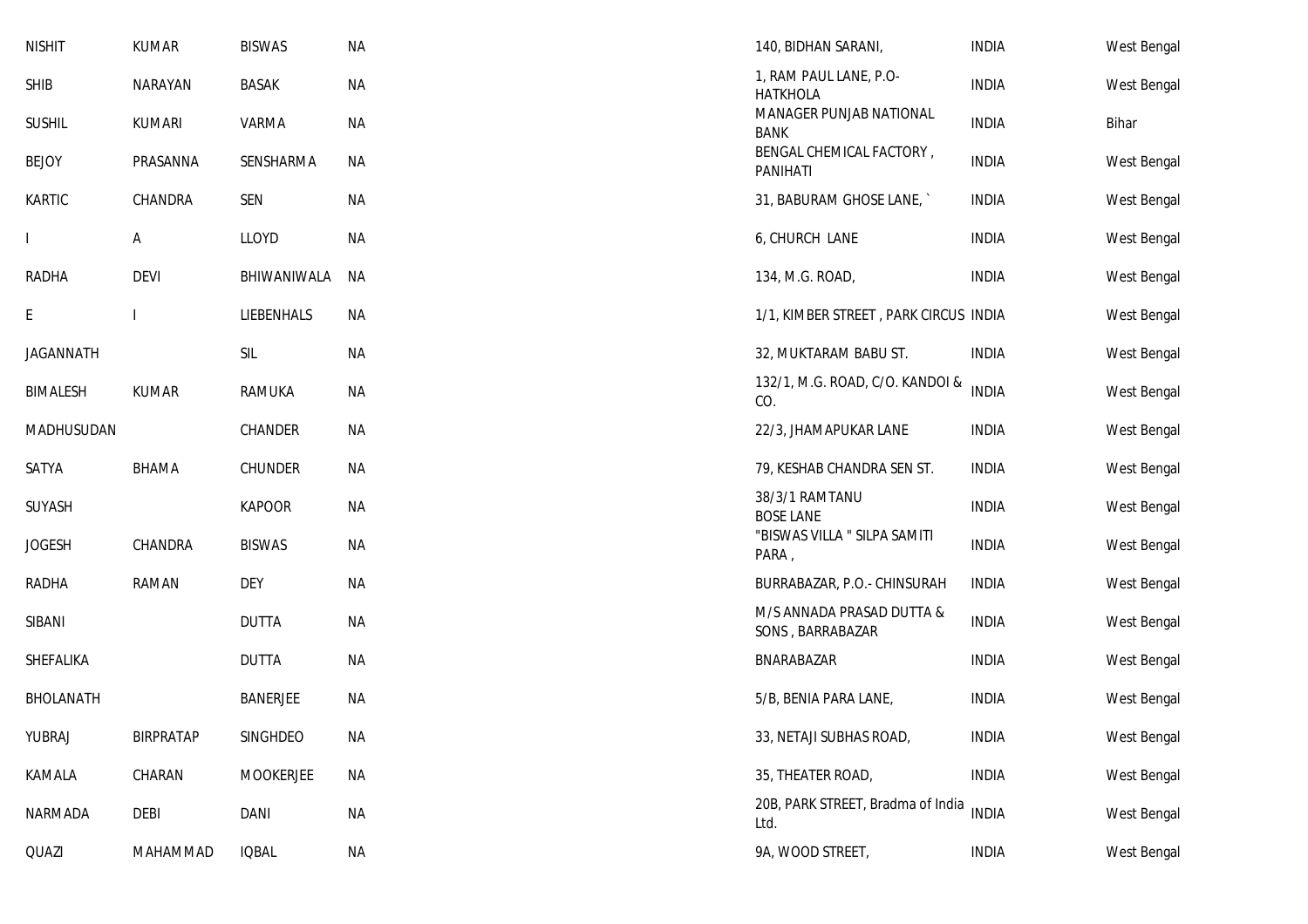| SWARNENDU                       | <b>KUMAR</b>  | <b>DHAR</b>      | <b>NA</b> | 36, SAMBHUNATH<br>PANDIT ST.                         | <b>INDIA</b> | West Bengal |
|---------------------------------|---------------|------------------|-----------|------------------------------------------------------|--------------|-------------|
| CHEMI                           | <b>WORLD</b>  | <b>LTD</b>       | <b>NA</b> | 4-C, WHITE HOUSE, 119, PARK<br>STREET,               | <b>INDIA</b> | West Bengal |
| VENKATESHWAR INDUSTRIALPRO<br>А | <b>MOTION</b> | COLTD            | <b>NA</b> | 4-C, WHITE HOUSE, 119, PARK<br>STREET,               | <b>INDIA</b> | West Bengal |
| <b>RAJENDRA</b>                 | <b>SINGH</b>  | LODHA            | <b>NA</b> | 8, NATIONAL TOWER 13, LOUDON<br>STREET,              | <b>INDIA</b> | West Bengal |
| PRATIMA                         |               | DHAR             | <b>NA</b> | FLAT NO-10/6, 6, SUNNY PARK,                         | <b>INDIA</b> | West Bengal |
| <b>SYED</b>                     | <b>MANJUR</b> | <b>MURSHED</b>   | <b>NA</b> | 11, CIRCUS RANGE,                                    | <b>INDIA</b> | West Bengal |
| <b>SUSAR</b>                    | <b>KUMAR</b>  | SEN              | <b>NA</b> | 7/21, CORN FIELD ROAD,                               | <b>INDIA</b> | West Bengal |
| NALINAKSHA                      |               | <b>CHOUDHURY</b> | NA        | 20, DESHPRIYA<br>PARK (WEST)                         | <b>INDIA</b> | West Bengal |
| LOKE                            | <b>MOHAN</b>  | CHATTERJEE       | NA        | 1, QUEENS PARK,                                      | <b>INDIA</b> | West Bengal |
| SACHINDRA                       | <b>NATH</b>   | <b>BOSE</b>      | <b>NA</b> | 49-7B, BALLYGUNGE PLACE,                             | <b>INDIA</b> | West Bengal |
| PUNAM                           | CHAND         | <b>BATIA</b>     | <b>NA</b> | 19, CIRCULAR GARDEN REACH<br>ROAD, Kidderpore        | <b>INDIA</b> | West Bengal |
| <b>ASHIS</b>                    | <b>BANDHU</b> | <b>GUHA</b>      | <b>NA</b> | 128/14, HAZRA ROAD,                                  | <b>INDIA</b> | West Bengal |
| JAHAR                           | LALL          | CHANDRA          | <b>NA</b> | 52, BABURAM GHOSH LANE                               | <b>INDIA</b> | West Bengal |
| <b>NEMAI</b>                    | CHAND         | DE               | <b>NA</b> | HOOGHLY GHAT                                         | <b>INDIA</b> | West Bengal |
| GANGA                           | <b>DHAR</b>   | DE               | <b>NA</b> | 39/8A, GOPAL NAGORE ROAD,                            | <b>INDIA</b> | West Bengal |
| <b>BHUBON</b>                   | CHANDRA       | CHOWDHURY        | <b>NA</b> | VICTOR COTTAGE, LAITUM KHARH<br>, P.O.- SHILLONG     | <b>INDIA</b> | Assam       |
| <b>BENOY</b>                    | <b>KUMAR</b>  | <b>MUKHERJEE</b> | NA        | 200/2A, RASH BEHARI AVENUE,                          | <b>INDIA</b> | West Bengal |
| D                               | Ν             | <b>MUKHERJEE</b> | <b>NA</b> | P - 146, ANIL ROY ROAD,                              | <b>INDIA</b> | West Bengal |
| <b>BRAJADULAL</b>               |               | <b>GHOSE</b>     | <b>NA</b> | P-449, C.I.T. SCHEME, 47<br>KAYATALLA ROAD,          | <b>INDIA</b> | West Bengal |
| PUNAM                           | CHAND         | BATIA            | <b>NA</b> | 7, CANNING STREET, BIPLABI RASH<br>BEHARI BOSE LANE, | <b>INDIA</b> | West Bengal |
| <b>TAPATI</b>                   |               | <b>BHOWMIK</b>   | <b>NA</b> | 15, CENTRAL ROAD,                                    | <b>INDIA</b> | West Bengal |
| <b>BAIDYA</b>                   | <b>NATH</b>   | CHATTERJEA       | <b>NA</b> | WEST OF PARK, P.O- -<br>KADAMKUAN, ``                | <b>INDIA</b> | Bihar       |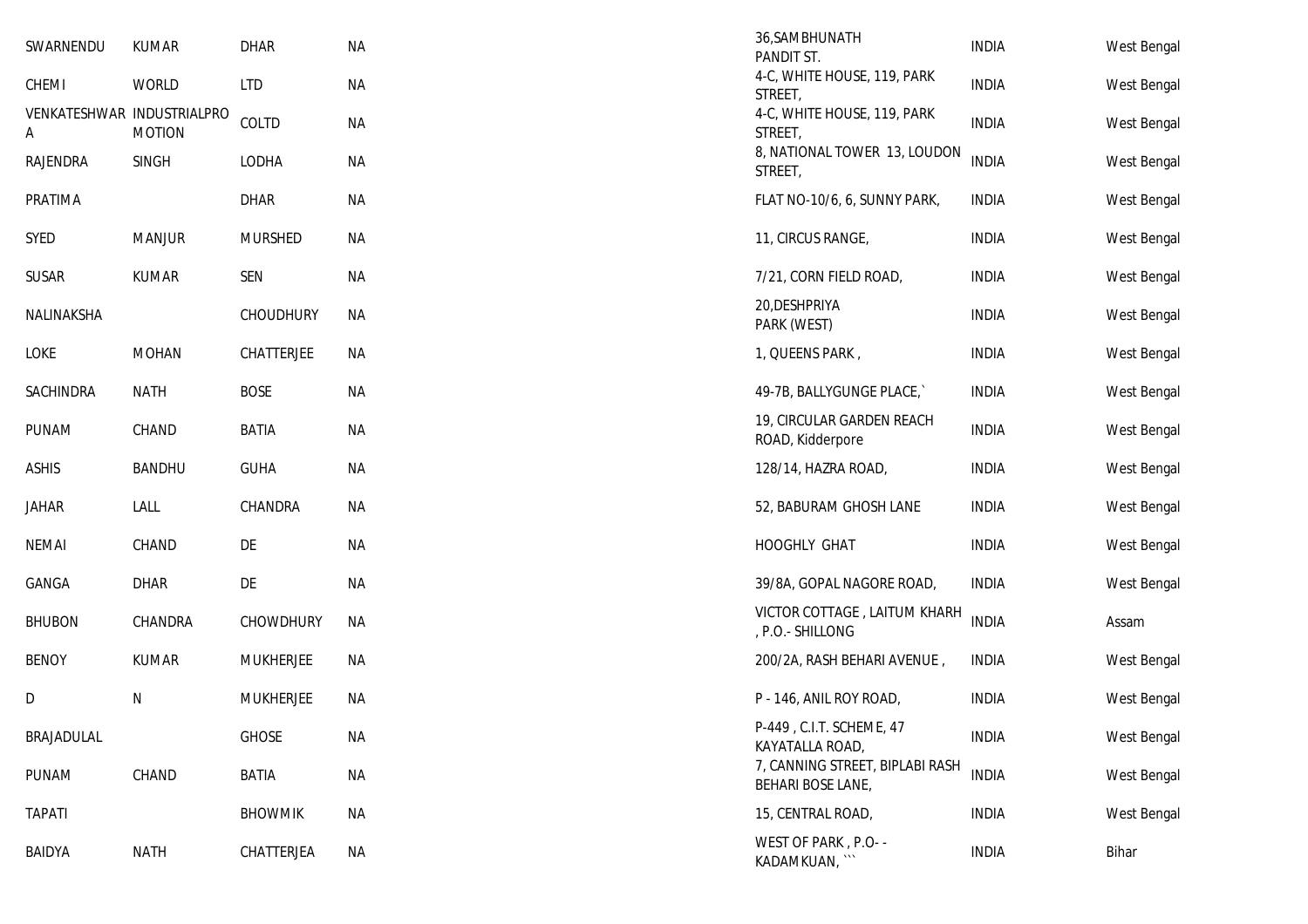| NIRAPADA         |                | <b>BHOWMIK</b>  | NA        | 15, CENTRAL ROAD,                                                          | <b>INDIA</b> | West Bengal        |
|------------------|----------------|-----------------|-----------|----------------------------------------------------------------------------|--------------|--------------------|
| <b>PURNA</b>     | CHANDRA        | <b>BANERJEE</b> | <b>NA</b> | 9, RAJKUMAR MUKHERJEE ROAD,<br><b>BARANAGAR</b>                            | <b>INDIA</b> | West Bengal        |
| MAHADYALPRE<br>M | CHANDRA        | PVTLTD          | <b>NA</b> | 521, LAKE GARDENS                                                          | <b>INDIA</b> | West Bengal        |
| <b>SAVITRI</b>   |                | SONTHALIA       | ΝA        | 647 BLOCK 'O' 4TH FLOOR, NEW<br><b>ALIPORE</b>                             | <b>INDIA</b> | West Bengal        |
| <b>NANDA</b>     | <b>DULAL</b>   | <b>GHOSH</b>    | <b>NA</b> | 35/2, TOLLYGUNGE CIRCULAR<br>ROAD,                                         | <b>INDIA</b> | West Bengal        |
| SUSHAMA          | RANI           | <b>DEY</b>      | <b>NA</b> | P-104, C.I.T. ROAD, SCHEME - VI -M INDIA                                   |              | West Bengal        |
| <b>GAURI</b>     | SHANKER        | DAGA            | <b>NA</b> | P-112, C.I.T. ROAD, SCHEME - VI -M INDIA<br>PHOOLBAGAN                     |              | West Bengal        |
| <b>BIRENDRA</b>  | <b>KISHORE</b> | SAHA            | <b>NA</b> | <b>GAISPORE COLONY, P1</b><br>NO.1363, WARD NO-3, P.O.-<br><b>GAISPORE</b> | <b>INDIA</b> | West Bengal        |
| SANGITA          | <b>DEVI</b>    | PALRIWAL        | <b>NA</b> | P-2, TAGORE PARK, 4TH FLOOR,<br>DR. R.N. TAGORE ROAD,                      | <b>INDIA</b> | West Bengal        |
| <b>NARESH</b>    | CHANDRA        | DE              | <b>NA</b> | MORRIS HOUSE, NARAYANTALLA,<br>ASWININAGAR                                 | <b>INDIA</b> | West Bengal        |
| <b>NAND</b>      | <b>KISHORE</b> | <b>BANGUR</b>   | <b>NA</b> | 16, ALIPORE ROAD                                                           | <b>INDIA</b> | West Bengal        |
| <b>DULAL</b>     |                | BHATTACHARYA NA |           | 22, BAJE SHIBPORE ROAD,                                                    | <b>INDIA</b> | West Bengal        |
| RATHINDRA        | <b>NATH</b>    | <b>BANERJEE</b> | <b>NA</b> | 37/1/1, KHETRA BANERJEE LANE,<br>SADAR                                     | <b>INDIA</b> | West Bengal        |
| KATYAYINI        |                | <b>DEVI</b>     | <b>NA</b> | 42/1, AMRITALAL MUKHERJEE<br>ROAD, BARISHA                                 | <b>INDIA</b> | West Bengal        |
| <b>BINITA</b>    |                | <b>BOSE</b>     | <b>NA</b> | 122, JODHPUR PARK                                                          | <b>INDIA</b> | West Bengal        |
| <b>ASHOK</b>     | <b>KUMAR</b>   | <b>SHROFF</b>   | NA        | 37A, BENTINCK STREET, ROOM NO-<br>315,3RD FLOOR,                           | <b>INDIA</b> | <b>West Bengal</b> |
| <b>DURGA</b>     | CHARAN         | <b>PYNE</b>     | <b>NA</b> | 21B, SAGORE DUTT LANE,                                                     | <b>INDIA</b> | West Bengal        |
| UMA              | SANKAR         | LALL            | ΝA        | 157, RAM KRISHNAPUR LANR, P.O.- INDIA<br><b>SHIBPORE</b>                   |              | West Bengal        |
| <b>PUSHPA</b>    | <b>DEVI</b>    | LOHIA           | <b>NA</b> | 14, NITYADHAN MUKHERJEE ROAD,<br>2ND FLOOR,                                | <b>INDIA</b> | West Bengal        |
| <b>SHIB</b>      | CHANDRA        | <b>GHOSH</b>    | <b>NA</b> | 102/2, MADHU SUDAN BISWAS<br>LANE                                          | <b>INDIA</b> | West Bengal        |
| ANUJ             |                | CHANDRAKANT     | NА        | C/O LAXMICHAND &CO, 36, NEW<br><b>CLOTH MARKET</b>                         | <b>INDIA</b> | Gujarat            |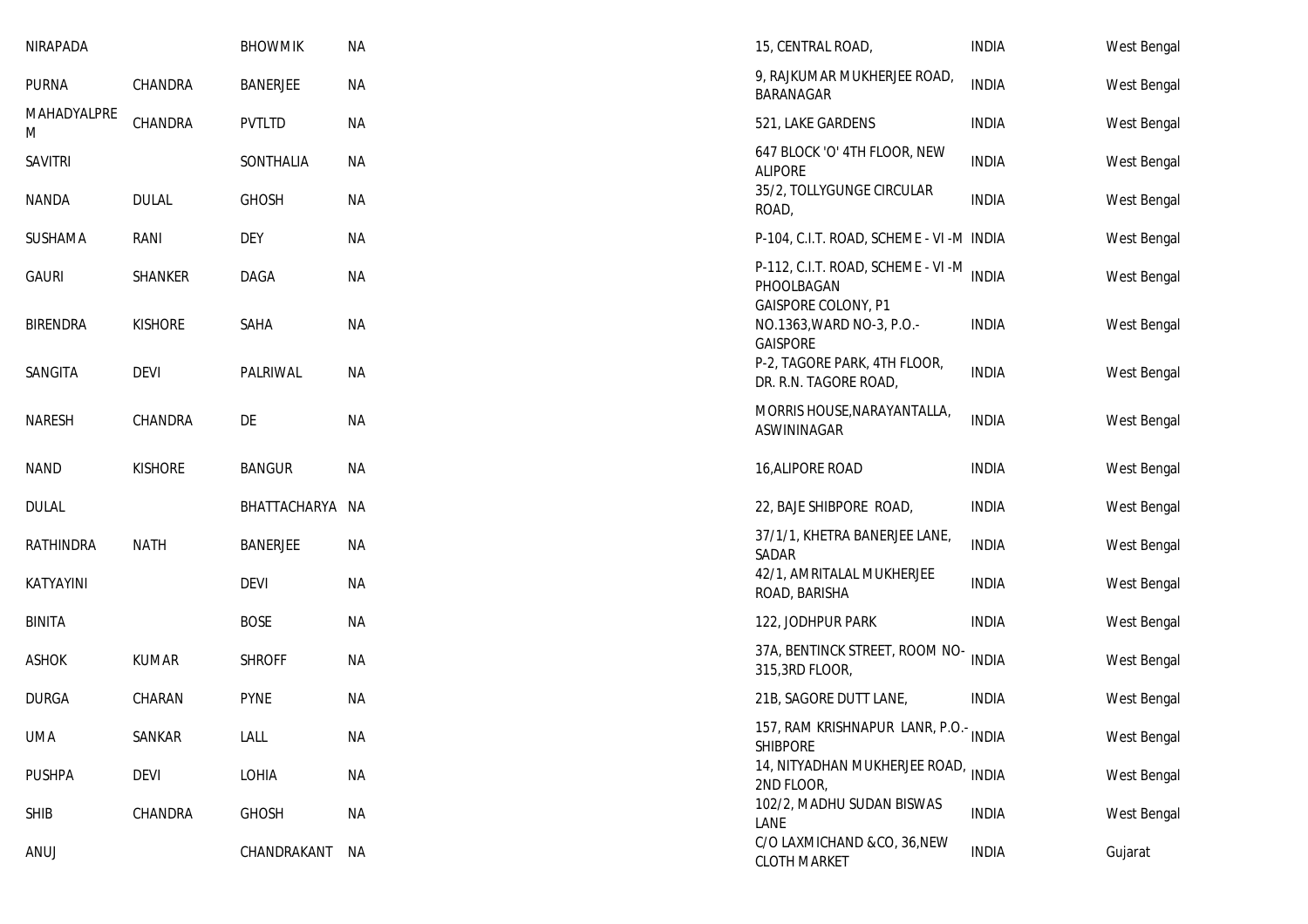| <b>FATMABIBI</b> | GULAMMOHAM<br><b>ED</b> | GABA            | <b>NA</b> | 2/90, LUHAR STREET, AT.&<br>P.O.BARDOLI        | <b>INDIA</b> | Gujarat     |
|------------------|-------------------------|-----------------|-----------|------------------------------------------------|--------------|-------------|
| SOMNATH          |                         | <b>BANERJEE</b> | <b>NA</b> | 7 TR B C ROAD<br><b>DUMDUM</b>                 | <b>INDIA</b> | West Bengal |
| <b>SUPARAS</b>   | <b>MAL</b>              | BARMECHA        | <b>NA</b> | <b>8B LAKE ROAD</b>                            | <b>INDIA</b> | West Bengal |
| <b>BISWA</b>     | <b>NATH</b>             | <b>BANERJEE</b> | <b>NA</b> | 9, RAJ KUMAR<br>MUKERJEE ROAD                  | <b>INDIA</b> | West Bengal |
| RAGHABENDRA      | NATH                    | <b>MITRA</b>    | <b>NA</b> | 43C, A.C. BANERJEE<br><b>ROAD</b>              | <b>INDIA</b> | West Bengal |
| <b>ALOKA</b>     |                         | <b>DUTT</b>     | <b>NA</b> | 3, BIDHAN SARANI                               | <b>INDIA</b> | West Bengal |
| RAJENDRA         | <b>NATH</b>             | <b>MITRA</b>    | <b>NA</b> | BH-12, VIDYASAAGAR<br>SARANI, PALPARA          | <b>INDIA</b> | West Bengal |
| AVINASH          |                         | <b>BHALOTIA</b> | <b>NA</b> | 226, ACHARYA J.C.BOSE ROAD                     | <b>INDIA</b> | West Bengal |
| <b>DHIRENDRA</b> | <b>KUMAR</b>            | CHHAJER         | <b>NA</b> | 4, RAJANI. SEN ROAD                            | <b>INDIA</b> | West Bengal |
| CHATTU           | LAL                     | <b>BHOWMIK</b>  | <b>NA</b> | 107H/1, PARUI PACCA ROAD                       | <b>INDIA</b> | West Bengal |
| <b>REKHA</b>     |                         | <b>BHOWMIK</b>  | <b>NA</b> | 107H/1, PARUI PACCA ROAD                       | <b>INDIA</b> | West Bengal |
| <b>RITA</b>      |                         | DE              | <b>NA</b> | 5, BHUBHANDHAR<br>LANE                         | <b>INDIA</b> | West Bengal |
| SADHANA          |                         | <b>BHOWMIK</b>  | <b>NA</b> | 107H/1, PARUI PACCA ROAD                       | <b>INDIA</b> | West Bengal |
| <b>DWIJA</b>     | PADA                    | <b>BHOWMIK</b>  | <b>NA</b> | 107H/1, PARUI PACCA ROAD                       | <b>INDIA</b> | West Bengal |
| <b>GEETA</b>     | RASHESH                 | <b>PATEL</b>    | <b>NA</b> | C/O, BHAGUBHAI RAMBHAI, P.O.-<br><b>PARVAT</b> | <b>INDIA</b> | Gujarat     |
| <b>BHARATI</b>   |                         | <b>DUTTA</b>    | <b>NA</b> | <b>3 BIDHAN SARANI</b>                         | <b>INDIA</b> | West Bengal |
| SWATANTRYA       | <b>KUMAR</b>            | <b>DATTAROY</b> | <b>NA</b> | 14, MANDEVILLE GARDENS,<br>BALLYGUNGE,         | <b>INDIA</b> | West Bengal |
| RATAN            |                         | <b>BHOWMIK</b>  | <b>NA</b> | 107H/1, PARUI PACCA ROAD                       | <b>INDIA</b> | West Bengal |
| <b>TULSI</b>     |                         | <b>BHOWMIK</b>  | <b>NA</b> | 107H/1, PARUI PACCA ROAD                       | <b>INDIA</b> | West Bengal |
| <b>YREKHA</b>    |                         | <b>ROY</b>      | <b>NA</b> | 107H/1, PARUI PACCA ROAD                       | <b>INDIA</b> | West Bengal |
| KANAK            | <b>PROJECTS</b>         | LIMITED         | <b>NA</b> | 41, CHOWRINGEE<br><b>ROAD</b>                  | <b>INDIA</b> | West Bengal |
| SUBRATA          |                         | DAS             | <b>NA</b> | CHARAK DANGA<br><b>4TH LANE</b>                | <b>INDIA</b> | West Bengal |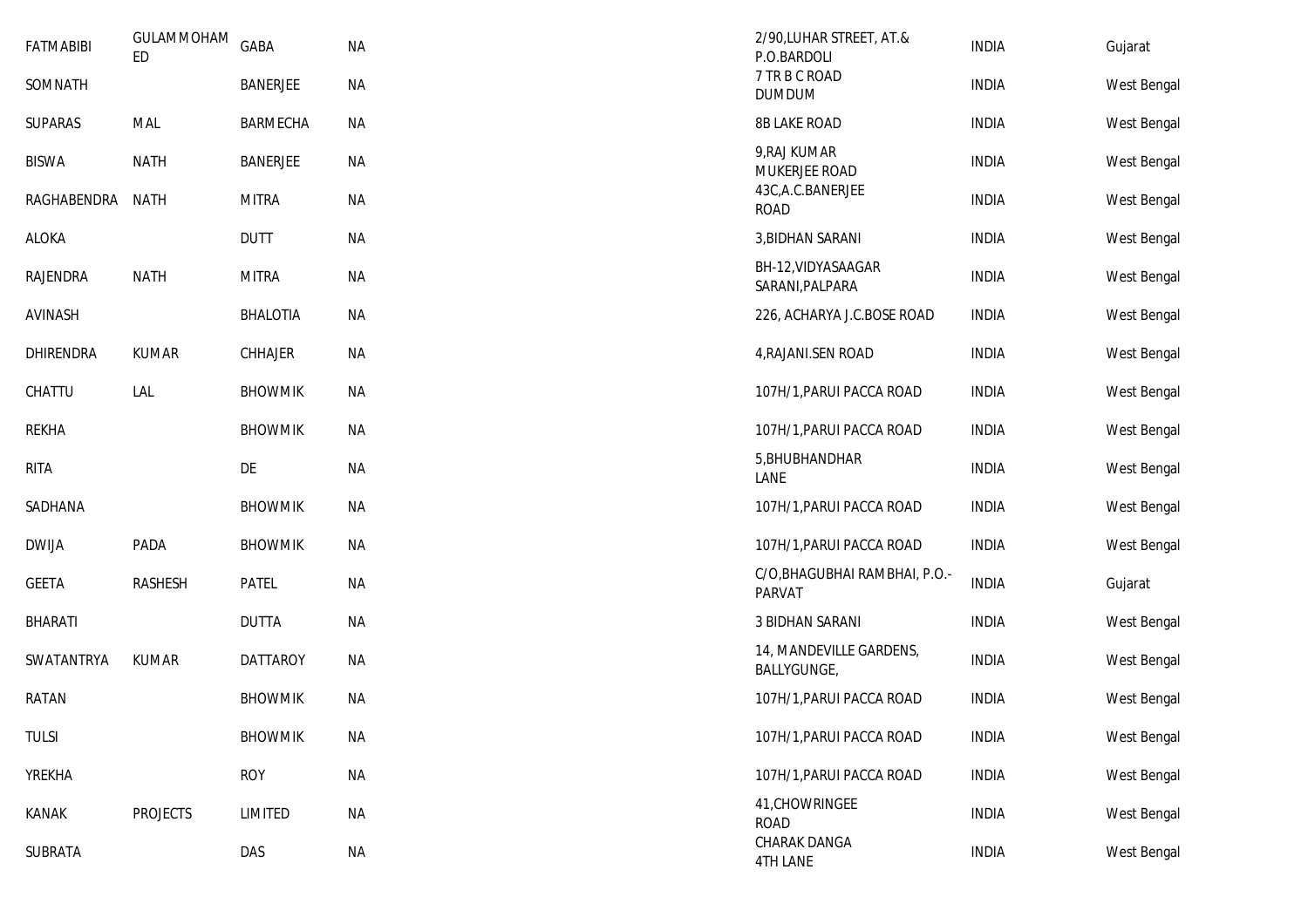| <b>ASHRAF</b>  |                 | <b>ALI</b>       | <b>NA</b> | SAJAHAN ROAD                                                                   | <b>INDIA</b> | West Bengal          |
|----------------|-----------------|------------------|-----------|--------------------------------------------------------------------------------|--------------|----------------------|
| ARINDAM        |                 | <b>BASU</b>      | <b>NA</b> | JADAV SARKAR<br><b>ROAD</b>                                                    | <b>INDIA</b> | West Bengal          |
| SUJATA         |                 | PAUL             | <b>NA</b> | 7/3 AMRITH PYNE<br>LANE                                                        | <b>INDIA</b> | West Bengal          |
| RAJUL          | <b>NITIN</b>    | <b>BANATWALA</b> | <b>NA</b> | 1 A, RAJVANSH SOCIETY, B/H.<br><b>GAYATRI MANDIR,, NEW CITY</b><br>LIGHT ROAD, | <b>INDIA</b> | Gujarat              |
| <b>SUNIL</b>   | <b>KUMAR</b>    | DE               | <b>NA</b> | 5, BHUBHANDHAR<br>LANE                                                         | <b>INDIA</b> | West Bengal          |
| ARINDAM        |                 | <b>KUNDU</b>     | <b>NA</b> | 35/2, ADIBARTAMA<br><b>ROAD</b><br>35/2, ADIBARTAMA                            | <b>INDIA</b> | West Bengal          |
| AMAR           | <b>NATH</b>     | CHANDRA          | <b>NA</b> | <b>ROAD</b>                                                                    | <b>INDIA</b> | West Bengal          |
| AMAR           | <b>NATH</b>     | CHANDRA          | <b>NA</b> | SARISHA PARA<br>LANE<br>35/2, ADIBARTAMA                                       | <b>INDIA</b> | West Bengal          |
| ARINDAM        |                 | <b>KUNDU</b>     | <b>NA</b> | <b>ROAD</b>                                                                    | <b>INDIA</b> | West Bengal          |
| MEENA          | <b>DHANSUKH</b> | <b>DHIMAR</b>    | <b>NA</b> | A/8 RAJNAGAR<br><b>COLLEGE ROAD</b>                                            | <b>INDIA</b> | Gujarat              |
| ANIL           | <b>KRISHNA</b>  | <b>KUNDU</b>     | <b>NA</b> | 35/2, ADIBARTAMA<br>ROAD                                                       | <b>INDIA</b> | West Bengal          |
| RAM            | <b>NATH</b>     | PRASAD           | <b>NA</b> | F.104/ SECT.41                                                                 | <b>INDIA</b> | <b>Uttar Pradesh</b> |
| KUMI           | <b>DINYAR</b>   | <b>SUTARIA</b>   | <b>NA</b> | CHATTRIWALA<br>BUILDING 20 WADIA STREET                                        | <b>INDIA</b> | Maharashtra          |
| <b>SUDHIRA</b> |                 | GHOSAL           | <b>NA</b> | D/48.142E LUXA<br><b>ROAD</b>                                                  | <b>INDIA</b> | <b>Uttar Pradesh</b> |
| <b>KAMLA</b>   |                 | <b>KAPOOR</b>    | <b>NA</b> | 38/3/1 RAMTANU<br><b>BOSE LANE</b>                                             | <b>INDIA</b> | West Bengal          |
| <b>SIPRA</b>   |                 | SEAL             | <b>NA</b> | 44, SIKHDARPARA<br><b>STREET</b>                                               | <b>INDIA</b> | West Bengal          |
| <b>SUNIL</b>   | KUMAR           | DE               | NA        | 5, BHUVAN DHAR<br>LANE                                                         | <b>INDIA</b> | West Bengal          |
| <b>SUNIL</b>   | KUMAR           | DE               | <b>NA</b> | 5, BHUBHANDHAR<br>LANE                                                         | <b>INDIA</b> | West Bengal          |
| <b>DIPIKA</b>  | VASANTLAL       | KABRAWALA        | <b>NA</b> | 5/462, KALIUG<br>MAHALLO                                                       | <b>INDIA</b> | Gujarat              |
| ARPAN          | $\mathsf{R}$    | DALAL            | NA        | 9/359, BALAJI<br>ROAD                                                          | <b>INDIA</b> | Gujarat              |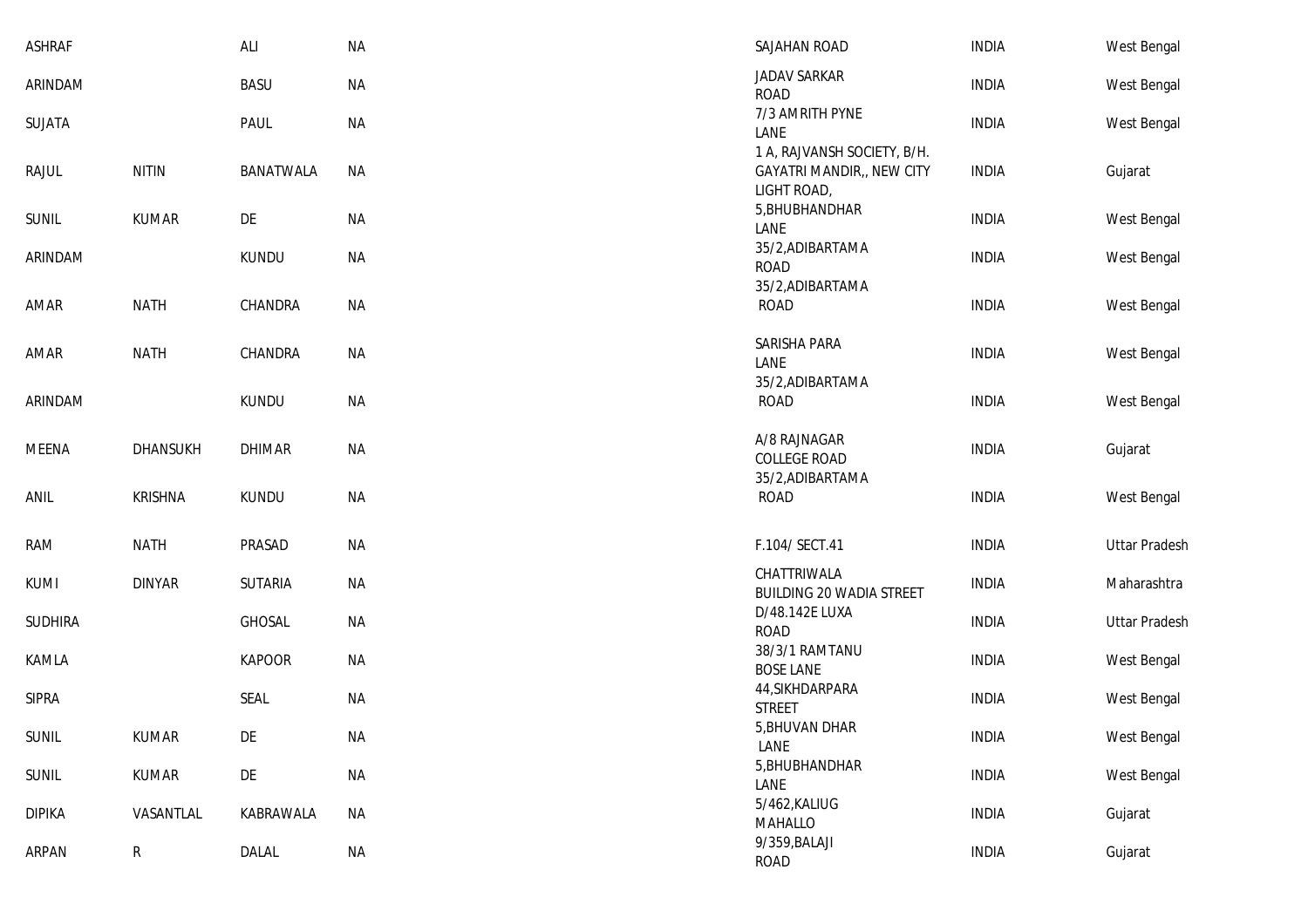| MANISH         | <b>MUKUND</b> | DALAL          | <b>NA</b> | "GOKUL"BUNGLOW<br>NO.10                | <b>INDIA</b> | Gujarat     |
|----------------|---------------|----------------|-----------|----------------------------------------|--------------|-------------|
| SUMATIBEN      | HIMATLAL      | MEHTA          | ΝA        | 26/30, CAPRI<br><b>BUILDING</b>        | <b>INDIA</b> | Maharashtra |
| <b>MONISH</b>  | JAYANTILAL    | CHASMAWALA     | <b>NA</b> | 83, BAJAJ BHAWAN                       | <b>INDIA</b> | Maharashtra |
| <b>HASMUKH</b> | N             | <b>MEHTA</b>   | <b>NA</b> | 24, SUBRAMANIUM<br>LANE                | <b>INDIA</b> | Karnataka   |
| DHANVARIDHI    | CONCERNS      | LIMITED        | <b>NA</b> | 9, BIPLABI TRAILOK<br>YA               | <b>INDIA</b> | West Bengal |
| RAKESH         | <b>KUMAR</b>  | MALANI         | <b>NA</b> | 23, NETAJI SUBHAS<br><b>ROAD</b>       | <b>INDIA</b> | West Bengal |
| CHANDRAVATI    |               | <b>GATTANI</b> | <b>NA</b> | 11, COSSIPORE<br>ROAD                  | <b>INDIA</b> | West Bengal |
| SATISH         | CHANDRA       | MEHARIA        | <b>NA</b> | 9, OLD POST OFFICE<br><b>STREET</b>    | <b>INDIA</b> | West Bengal |
| AMIT           |               | <b>GANGULY</b> | NА        | 11/1 A SACHIN<br><b>MITRA LANE</b>     | <b>INDIA</b> | West Bengal |
| DEB            | DAS           | SEN            | <b>NA</b> | 96/D, BENIATOLLA<br><b>STREET</b>      | <b>INDIA</b> | West Bengal |
| KAMALES        |               | <b>MALLIK</b>  | <b>NA</b> | 26/1 A PRASANNA<br>KUMAR TAGORE STREET | <b>INDIA</b> | West Bengal |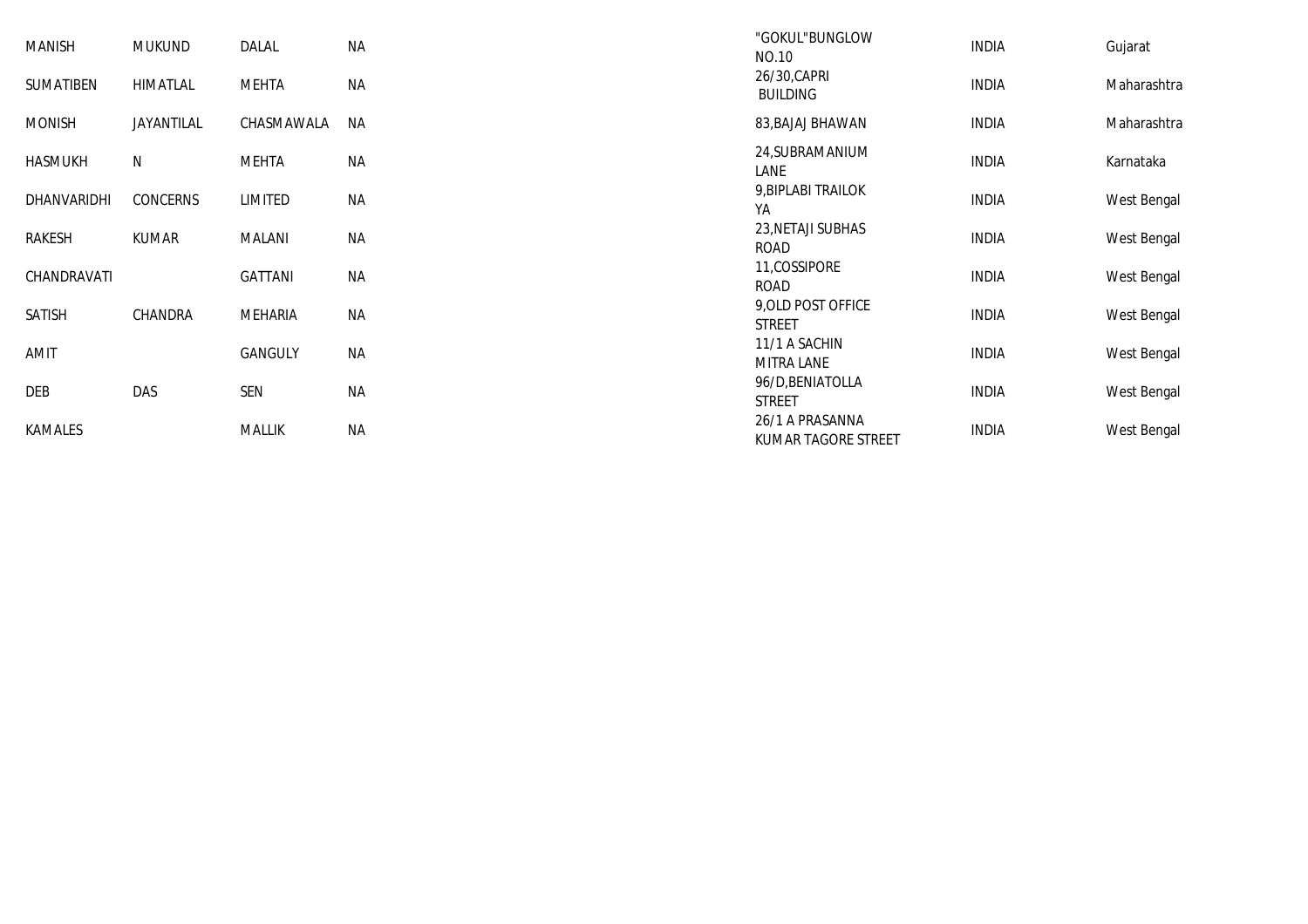|      | Date Of AGM(DD-MON-YYYY) | 22-AUG-2017 |
|------|--------------------------|-------------|
|      |                          | 0.00        |
|      |                          | 0.00        |
| fund |                          | 0.00        |
|      |                          | 0.00        |

| <b>District</b> | <b>Pin Code</b> | <b>Folio Number</b> | DP Id-Client Id-<br><b>Account Number</b> | <b>Investment Type</b>                      | <b>Amount</b><br>transferred | <b>Proposed Date of</b><br>transfer to IEPF<br>(DD-MON-YYYY) |
|-----------------|-----------------|---------------------|-------------------------------------------|---------------------------------------------|------------------------------|--------------------------------------------------------------|
| New Delhi       | 110001          | S00081              |                                           | Amount for unclaimed and<br>unpaid dividend |                              | 222.00 23-Sep-2019                                           |
| New Delhi       | 110028          | S00057              |                                           | Amount for unclaimed and<br>unpaid dividend |                              | 222.00 23-Sep-2019                                           |
| <b>KOLKATA</b>  | 700008          | M00076              |                                           | Amount for unclaimed and<br>unpaid dividend |                              | 1122.00 23-Sep-2019                                          |
| Jaipur          | 302019          | S00076              |                                           | Amount for unclaimed and<br>unpaid dividend |                              | 900.00 23-Sep-2019                                           |
| Ahmedabad       | 380003          | IN30229310030549    |                                           | Amount for unclaimed and<br>unpaid dividend |                              | 600.00 23-Sep-2019                                           |
| Ahmedabad       | 382016          | S00090              |                                           | Amount for unclaimed and<br>unpaid dividend |                              | 300.00 23-Sep-2019                                           |
| Vadodara        | 390007          | IN30133017473231    |                                           | Amount for unclaimed and<br>unpaid dividend |                              | 300.00 23-Sep-2019                                           |
| Surat           | 395001          | IN30154916057996    |                                           | Amount for unclaimed and<br>unpaid dividend |                              | 300.00 23-Sep-2019                                           |
| Surat           | 395001          | J00015              |                                           | Amount for unclaimed and<br>unpaid dividend |                              | 300.00 23-Sep-2019                                           |
| Surat           | 395001          | S00124              |                                           | Amount for unclaimed and<br>unpaid dividend |                              | 300.00 23-Sep-2019                                           |
| Surat           | 395001          | B00005              |                                           | Amount for unclaimed and<br>unpaid dividend |                              | 300.00 23-Sep-2019                                           |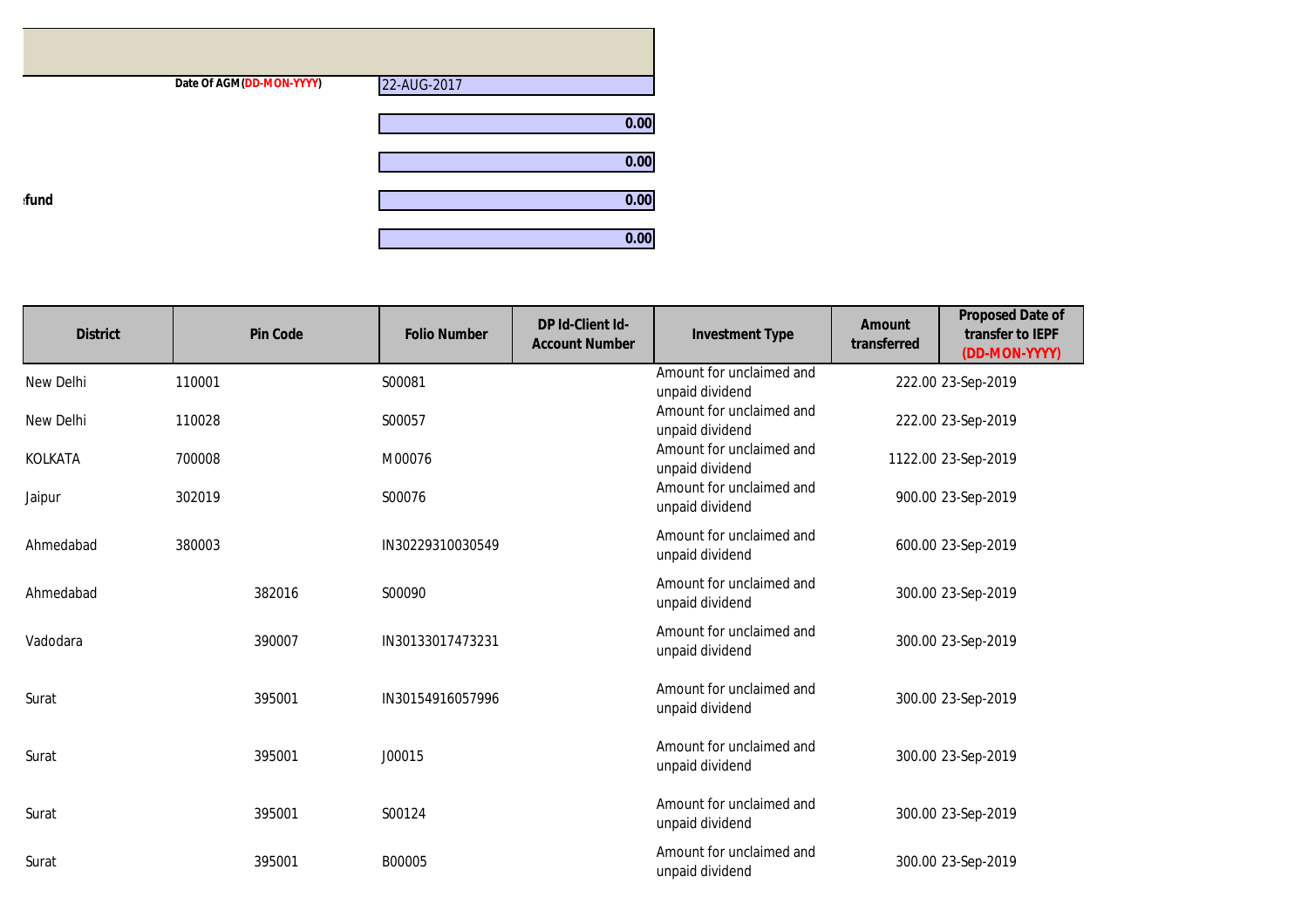| Surat           | 395003 | M00014           | Amount for unclaimed and<br>unpaid dividend | 600.00 23-Sep-2019  |
|-----------------|--------|------------------|---------------------------------------------|---------------------|
| Surat           | 395003 | M00015           | Amount for unclaimed and<br>unpaid dividend | 600.00 23-Sep-2019  |
| Kolkata         | 700001 | A00014           | Amount for unclaimed and<br>unpaid dividend | 6.00 23-Sep-2019    |
| Mumbai City     | 400011 | S00077           | Amount for unclaimed and<br>unpaid dividend | 150.00 23-Sep-2019  |
| Mumbai City     | 400021 | R00001           | Amount for unclaimed and<br>unpaid dividend | 450.00 23-Sep-2019  |
| Pune            | 411002 | B00051           | Amount for unclaimed and<br>unpaid dividend | 222.00 23-Sep-2019  |
| Raipur          | 492001 | R00017           | Amount for unclaimed and<br>unpaid dividend | 9.00 23-Sep-2019    |
| Bangalore Urban | 560004 | D00096           | Amount for unclaimed and<br>unpaid dividend | 300.00 23-Sep-2019  |
| Bangalore Urban | 560040 | IN30302851297229 | Amount for unclaimed and<br>unpaid dividend | 900.00 23-Sep-2019  |
| Kolkata         | 700001 | H00004           | Amount for unclaimed and<br>unpaid dividend | 222.00 23-Sep-2019  |
| KOLKATA         | 700015 | S00112           | Amount for unclaimed and<br>unpaid dividend | 3.00 23-Sep-2019    |
| KOLKATA         | 700019 | G00066           | Amount for unclaimed and<br>unpaid dividend | 114.00 23-Sep-2019  |
| Kolkata         | 700001 | B00066           | Amount for unclaimed and<br>unpaid dividend | 150.00 23-Sep-2019  |
| <b>KOLKATA</b>  | 700019 | G00037           | Amount for unclaimed and<br>unpaid dividend | 1200.00 23-Sep-2019 |
| Kolkata         | 700001 | IN30125010539289 | Amount for unclaimed and<br>unpaid dividend | 150.00 23-Sep-2019  |
| Kolkata         | 700001 | IN30036022454113 | Amount for unclaimed and<br>unpaid dividend | 30.00 23-Sep-2019   |
| Kolkata         | 700001 | G00068           | Amount for unclaimed and<br>unpaid dividend | 15.00 23-Sep-2019   |
| Kolkata         | 700001 | G00021           | Amount for unclaimed and<br>unpaid dividend | 18.00 23-Sep-2019   |
| KOLKATA         | 700019 | 1201910300022251 | Amount for unclaimed and<br>unpaid dividend | 600.00 23-Sep-2019  |
| Kolkata         | 700001 | T00006           | Amount for unclaimed and<br>unpaid dividend | 222.00 23-Sep-2019  |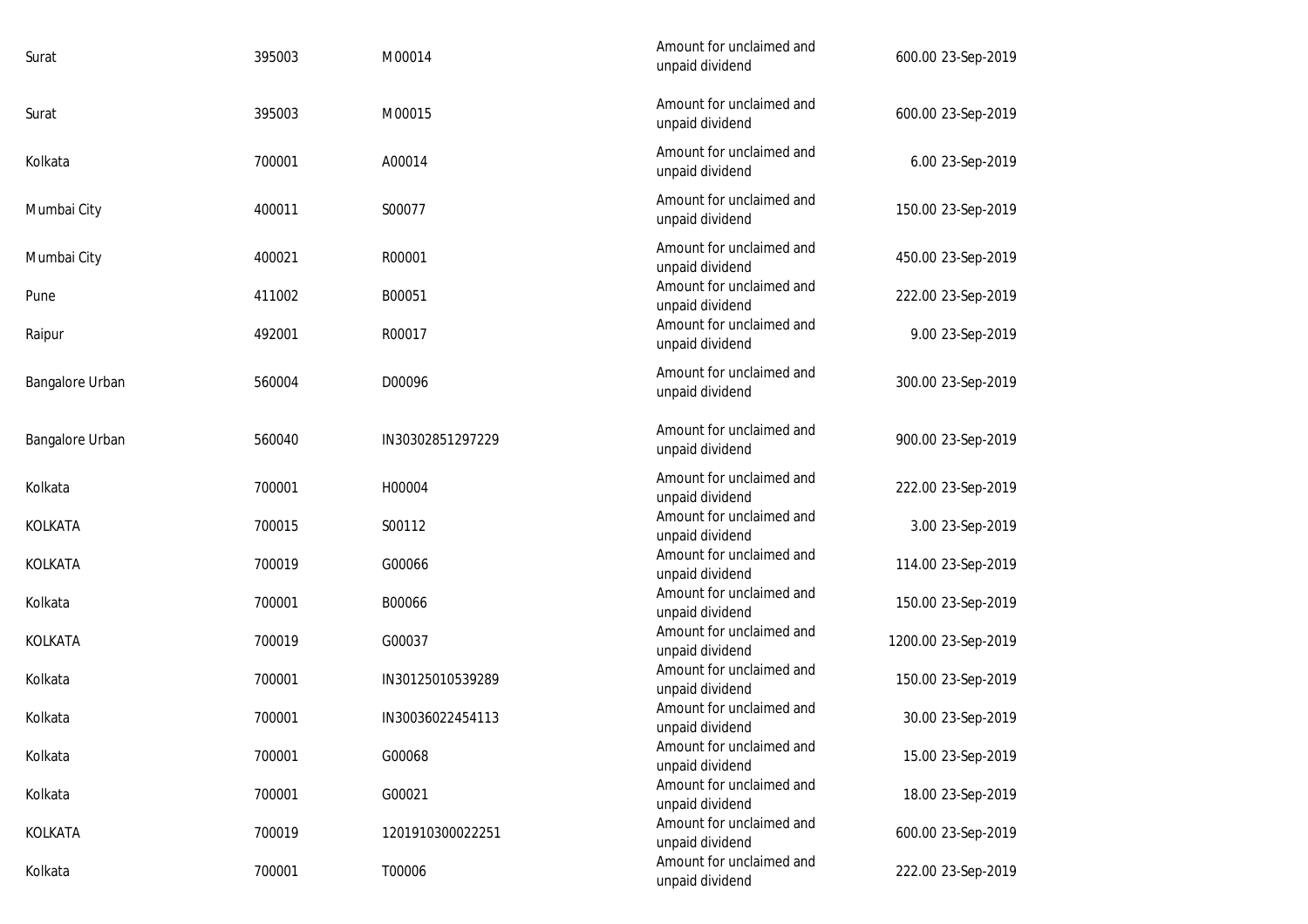| 700004 | B00063 | Amount for unclaimed and                    | 2250.00 23-Sep-2019                                   |
|--------|--------|---------------------------------------------|-------------------------------------------------------|
| 700005 | B00037 | Amount for unclaimed and                    | 6.00 23-Sep-2019                                      |
| 853204 | V00006 | Amount for unclaimed and                    | 600.00 23-Sep-2019                                    |
|        | S00056 | Amount for unclaimed and<br>unpaid dividend | 12.00 23-Sep-2019                                     |
| 700005 | S00038 | Amount for unclaimed and<br>unpaid dividend | 900.00 23-Sep-2019                                    |
|        | L00004 | Amount for unclaimed and<br>unpaid dividend | 2250.00 23-Sep-2019                                   |
| 700007 | B00114 | Amount for unclaimed and<br>unpaid dividend | 15.00 23-Sep-2019                                     |
|        | L00003 | Amount for unclaimed and<br>unpaid dividend | 594.00 23-Sep-2019                                    |
| 700007 | S00062 | Amount for unclaimed and<br>unpaid dividend | 6.00 23-Sep-2019                                      |
| 700007 | R00002 | Amount for unclaimed and<br>unpaid dividend | 3.00 23-Sep-2019                                      |
| 700009 | C00017 | Amount for unclaimed and<br>unpaid dividend | 1122.00 23-Sep-2019                                   |
| 700009 | C00041 | Amount for unclaimed and<br>unpaid dividend | 222.00 23-Sep-2019                                    |
| 700006 | K00491 | Amount for unclaimed and<br>unpaid dividend | 1500.00 23-Sep-2019                                   |
|        | B00062 | Amount for unclaimed and<br>unpaid dividend | 900.00 23-Sep-2019                                    |
|        | D00058 | Amount for unclaimed and<br>unpaid dividend | 294.00 23-Sep-2019                                    |
|        | D00056 | Amount for unclaimed and<br>unpaid dividend | 138.00 23-Sep-2019                                    |
|        | D00054 | Amount for unclaimed and<br>unpaid dividend | 24.00 23-Sep-2019                                     |
| 700014 | B00007 | Amount for unclaimed and<br>unpaid dividend | 222.00 23-Sep-2019                                    |
| 700001 | D00022 | Amount for unclaimed and<br>unpaid dividend | 1122.00 23-Sep-2019                                   |
| 700016 | M00033 | Amount for unclaimed and<br>unpaid dividend | 300.00 23-Sep-2019                                    |
| 700016 | D00059 | Amount for unclaimed and<br>unpaid dividend | 900.00 23-Sep-2019                                    |
| 700016 | 100001 | Amount for unclaimed and<br>unpaid dividend | 594.00 23-Sep-2019                                    |
|        |        |                                             | unpaid dividend<br>unpaid dividend<br>unpaid dividend |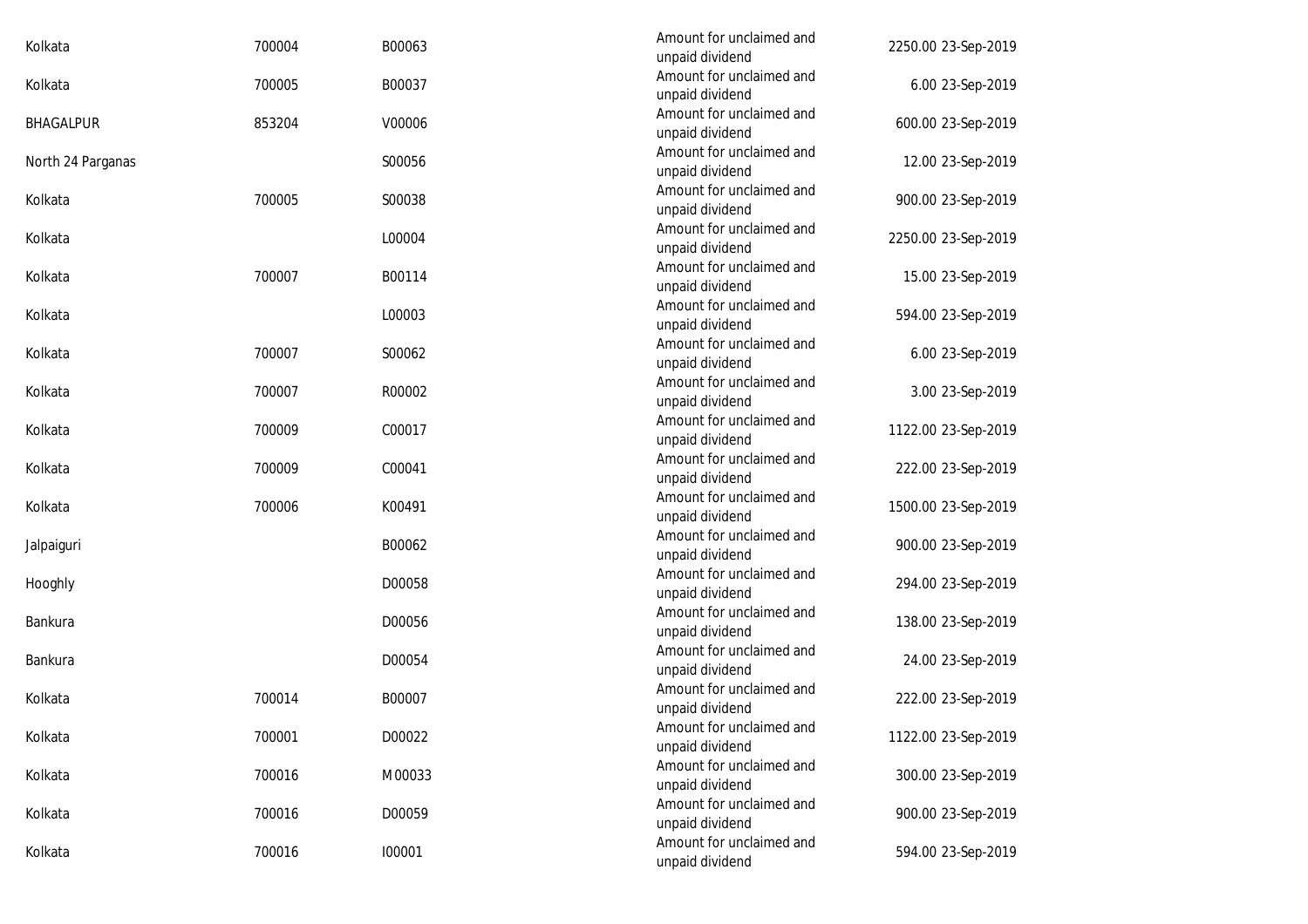| Kolkata   | 700025 | D00097           | Amount for unclaimed and<br>unpaid dividend | 1122.00 23-Sep-2019 |
|-----------|--------|------------------|---------------------------------------------|---------------------|
| Kolkata   | 700016 | IN30014210278197 | Amount for unclaimed and<br>unpaid dividend | 3000.00 23-Sep-2019 |
| Kolkata   | 700016 | IN30014210280083 | Amount for unclaimed and<br>unpaid dividend | 9300.00 23-Sep-2019 |
| Kolkata   | 700017 | L00005           | Amount for unclaimed and<br>unpaid dividend | 6.00 23-Sep-2019    |
| Kolkata   | 700019 | D00037           | Amount for unclaimed and<br>unpaid dividend | 900.00 23-Sep-2019  |
| Kolkata   | 700019 | M00048           | Amount for unclaimed and<br>unpaid dividend | 900.00 23-Sep-2019  |
| Kolkata   | 700019 | S00044           | Amount for unclaimed and<br>unpaid dividend | 1122.00 23-Sep-2019 |
| Kolkata   | 700026 | C00033           | Amount for unclaimed and<br>unpaid dividend | 900.00 23-Sep-2019  |
| Kolkata   | 700019 | C00020           | Amount for unclaimed and<br>unpaid dividend | 300.00 23-Sep-2019  |
| Kolkata   | 700019 | B00068           | Amount for unclaimed and<br>unpaid dividend | 1350.00 23-Sep-2019 |
| Kolkata   | 700023 | B00042           | Amount for unclaimed and<br>unpaid dividend | 600.00 23-Sep-2019  |
| Kolkata   | 700026 | G00034           | Amount for unclaimed and<br>unpaid dividend | 30.00 23-Sep-2019   |
| Kolkata   | 700005 | C00015           | Amount for unclaimed and<br>unpaid dividend | 600.00 23-Sep-2019  |
| Hooghly   |        | D00016           | Amount for unclaimed and<br>unpaid dividend | 300.00 23-Sep-2019  |
| Kolkata   | 700027 | D00087           | Amount for unclaimed and<br>unpaid dividend | 300.00 23-Sep-2019  |
| Dibrugarh |        | C00035           | Amount for unclaimed and<br>unpaid dividend | 900.00 23-Sep-2019  |
| Kolkata   | 700029 | M00038           | Amount for unclaimed and<br>unpaid dividend | 300.00 23-Sep-2019  |
| Kolkata   | 700029 | M00039           | Amount for unclaimed and<br>unpaid dividend | 6.00 23-Sep-2019    |
| Kolkata   | 700029 | G00009           | Amount for unclaimed and<br>unpaid dividend | 906.00 23-Sep-2019  |
| Kolkata   | 700001 | B00041           | Amount for unclaimed and<br>unpaid dividend | 1350.00 23-Sep-2019 |
| Kolkata   | 700032 | B00077           | Amount for unclaimed and<br>unpaid dividend | 75.00 23-Sep-2019   |
| Patna     | 800003 | C00019           | Amount for unclaimed and<br>unpaid dividend | 900.00 23-Sep-2019  |
|           |        |                  |                                             |                     |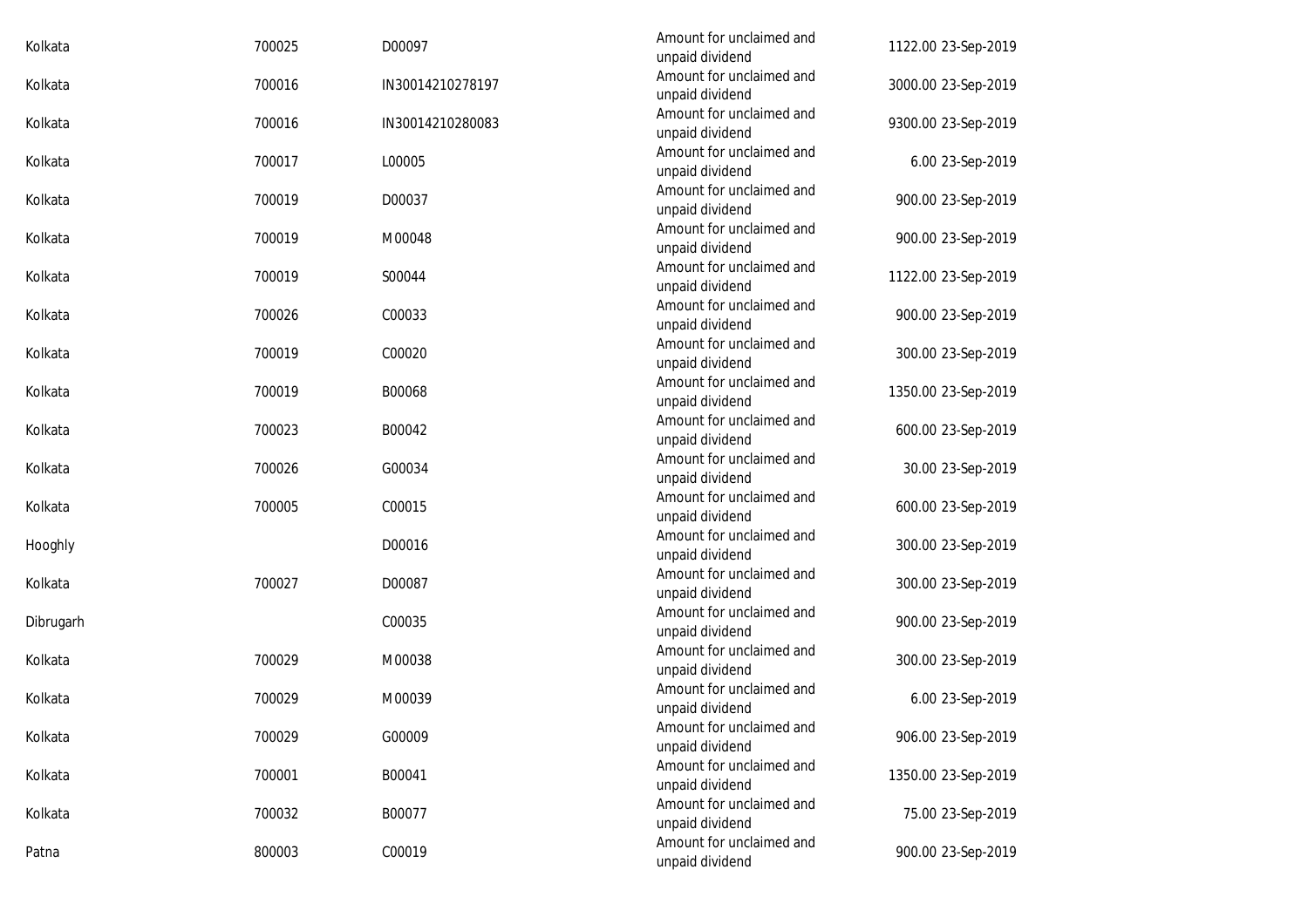| Kolkata   | 700032 | B00079           | Amount for unclaimed and<br>unpaid dividend | 75.00 23-Sep-2019   |
|-----------|--------|------------------|---------------------------------------------|---------------------|
| Kolkata   | 700036 | B00016           | Amount for unclaimed and<br>unpaid dividend | 6.00 23-Sep-2019    |
| Kolkata   | 700045 | CM0009           | Amount for unclaimed and<br>unpaid dividend | 222.00 23-Sep-2019  |
| Kolkata   | 700025 | S00078           | Amount for unclaimed and<br>unpaid dividend | 372.00 23-Sep-2019  |
| Kolkata   | 700052 | G00014           | Amount for unclaimed and<br>unpaid dividend | 1350.00 23-Sep-2019 |
| Kolkata   | 700054 | D00033           | Amount for unclaimed and<br>unpaid dividend | 1194.00 23-Sep-2019 |
| Kolkata   | 700054 | D00073           | Amount for unclaimed and<br>unpaid dividend | 24.00 23-Sep-2019   |
| Nadia     | 741234 | S00003           | Amount for unclaimed and<br>unpaid dividend | 18.00 23-Sep-2019   |
| Kolkata   | 700056 | P00036           | Amount for unclaimed and<br>unpaid dividend | 15.00 23-Sep-2019   |
| Kolkata   | 700059 | D00015           | Amount for unclaimed and<br>unpaid dividend | 72.00 23-Sep-2019   |
| Kolkata   | 700027 | B00085           | Amount for unclaimed and<br>unpaid dividend | 1800.00 23-Sep-2019 |
| Howrah    | 711102 | B00054           | Amount for unclaimed and<br>unpaid dividend | 30.00 23-Sep-2019   |
| Howrah    | 711102 | IN30223610048108 | Amount for unclaimed and<br>unpaid dividend | 300.00 23-Sep-2019  |
| Kolkata   | 700008 | D00028           | Amount for unclaimed and<br>unpaid dividend | 6.00 23-Sep-2019    |
| Kolkata   | 700068 | B00065           | Amount for unclaimed and<br>unpaid dividend | 300.00 23-Sep-2019  |
| Kolkata   | 700069 | S00115           | Amount for unclaimed and<br>unpaid dividend | 15.00 23-Sep-2019   |
| Kolkata   | 700073 | P00026           | Amount for unclaimed and<br>unpaid dividend | 594.00 23-Sep-2019  |
| Howrah    | 711102 | L00002           | Amount for unclaimed and<br>unpaid dividend | 6.00 23-Sep-2019    |
| Howrah    | 711101 | L00008           | Amount for unclaimed and<br>unpaid dividend | 150.00 23-Sep-2019  |
| Howrah    | 711101 | G00015           | Amount for unclaimed and<br>unpaid dividend | 6.00 23-Sep-2019    |
| Ahmedabad | 380002 | C00044           | Amount for unclaimed and<br>unpaid dividend | 300.00 23-Sep-2019  |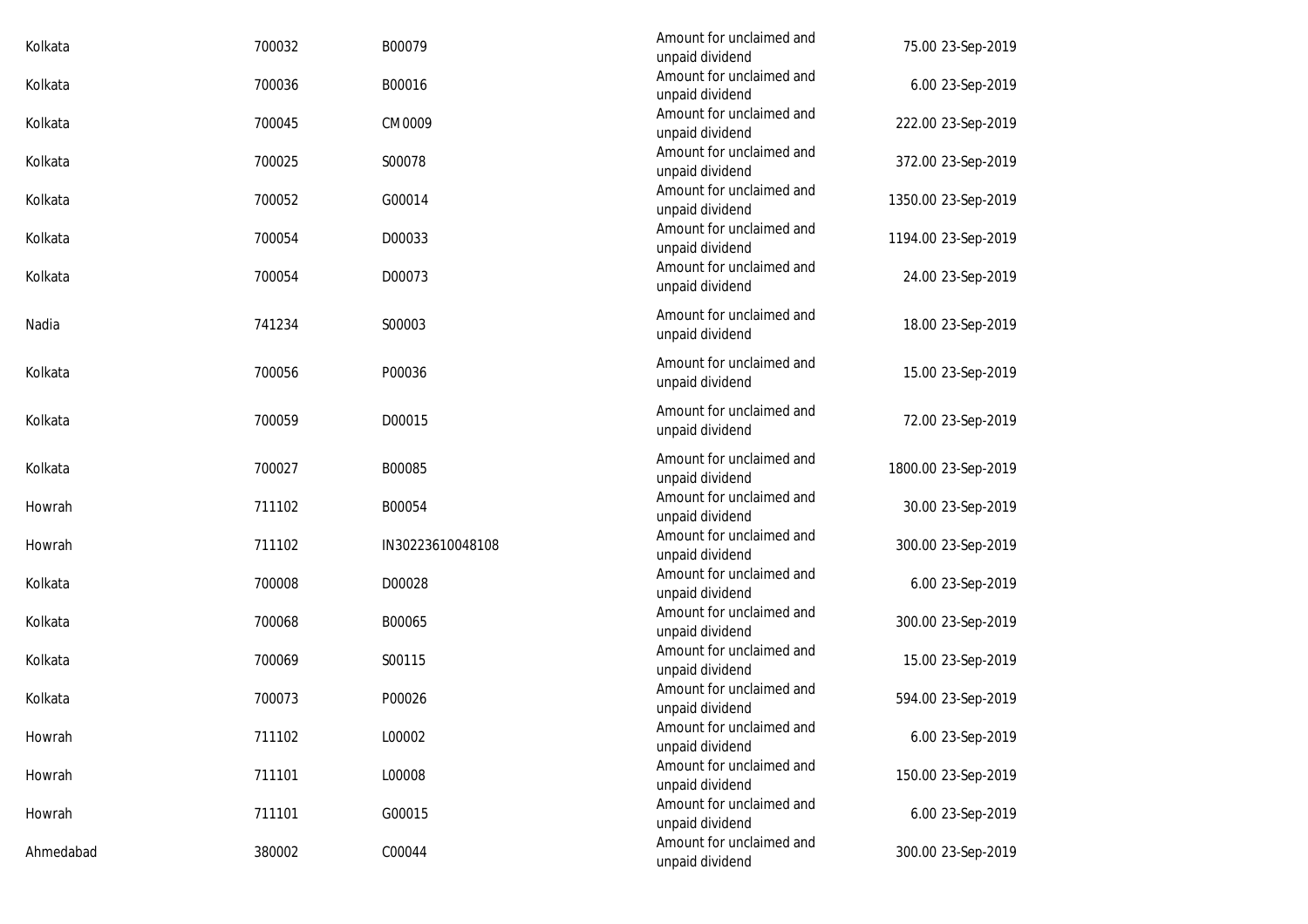| Surat   | 394601 | G00002           | Amount for unclaimed and<br>unpaid dividend | 3000.00 23-Sep-2019 |
|---------|--------|------------------|---------------------------------------------|---------------------|
| Kolkata | 700028 | B00113           | Amount for unclaimed and<br>unpaid dividend | 3.00 23-Sep-2019    |
| Kolkata | 700029 | B00032           | Amount for unclaimed and<br>unpaid dividend | 15.00 23-Sep-2019   |
| Kolkata | 700036 | B00008           | Amount for unclaimed and<br>unpaid dividend | 6.00 23-Sep-2019    |
| Kolkata | 700057 | M00061           | Amount for unclaimed and<br>unpaid dividend | 3.00 23-Sep-2019    |
| Kolkata | 700006 | D00044           | Amount for unclaimed and<br>unpaid dividend | 300.00 23-Sep-2019  |
| Kolkata | 700059 | M00075           | Amount for unclaimed and<br>unpaid dividend | 3.00 23-Sep-2019    |
| Kolkata | 700020 | B00048           | Amount for unclaimed and<br>unpaid dividend | 300.00 23-Sep-2019  |
| Kolkata | 700026 | C00070           | Amount for unclaimed and<br>unpaid dividend | 450.00 23-Sep-2019  |
| Kolkata | 700061 | B00076           | Amount for unclaimed and<br>unpaid dividend | 48.00 23-Sep-2019   |
| Kolkata | 700061 | B00058           | Amount for unclaimed and<br>unpaid dividend | 186.00 23-Sep-2019  |
| Kolkata | 700012 | D00088           | Amount for unclaimed and<br>unpaid dividend | 3.00 23-Sep-2019    |
| Kolkata | 700061 | B00057           | Amount for unclaimed and<br>unpaid dividend | 75.00 23-Sep-2019   |
| Kolkata | 700061 | B00075           | Amount for unclaimed and<br>unpaid dividend | 3.00 23-Sep-2019    |
| Surat   |        | P00030           | Amount for unclaimed and<br>unpaid dividend | 300.00 23-Sep-2019  |
| Kolkata | 700006 | IN30036022102506 | Amount for unclaimed and<br>unpaid dividend | 300.00 23-Sep-2019  |
| Kolkata | 700007 | R00010           | Amount for unclaimed and<br>unpaid dividend | 750.00 23-Sep-2019  |
| Kolkata | 700061 | B00074           | Amount for unclaimed and<br>unpaid dividend | 3.00 23-Sep-2019    |
| Kolkata | 700061 | B00078           | Amount for unclaimed and<br>unpaid dividend | 75.00 23-Sep-2019   |
| Kolkata | 700061 | R00016           | Amount for unclaimed and<br>unpaid dividend | 60.00 23-Sep-2019   |
| Kolkata | 700071 | CM0045           | Amount for unclaimed and<br>unpaid dividend | 1200.00 23-Sep-2019 |
| Kolkata | 700124 | D00093           | Amount for unclaimed and<br>unpaid dividend | 3.00 23-Sep-2019    |
|         |        |                  |                                             |                     |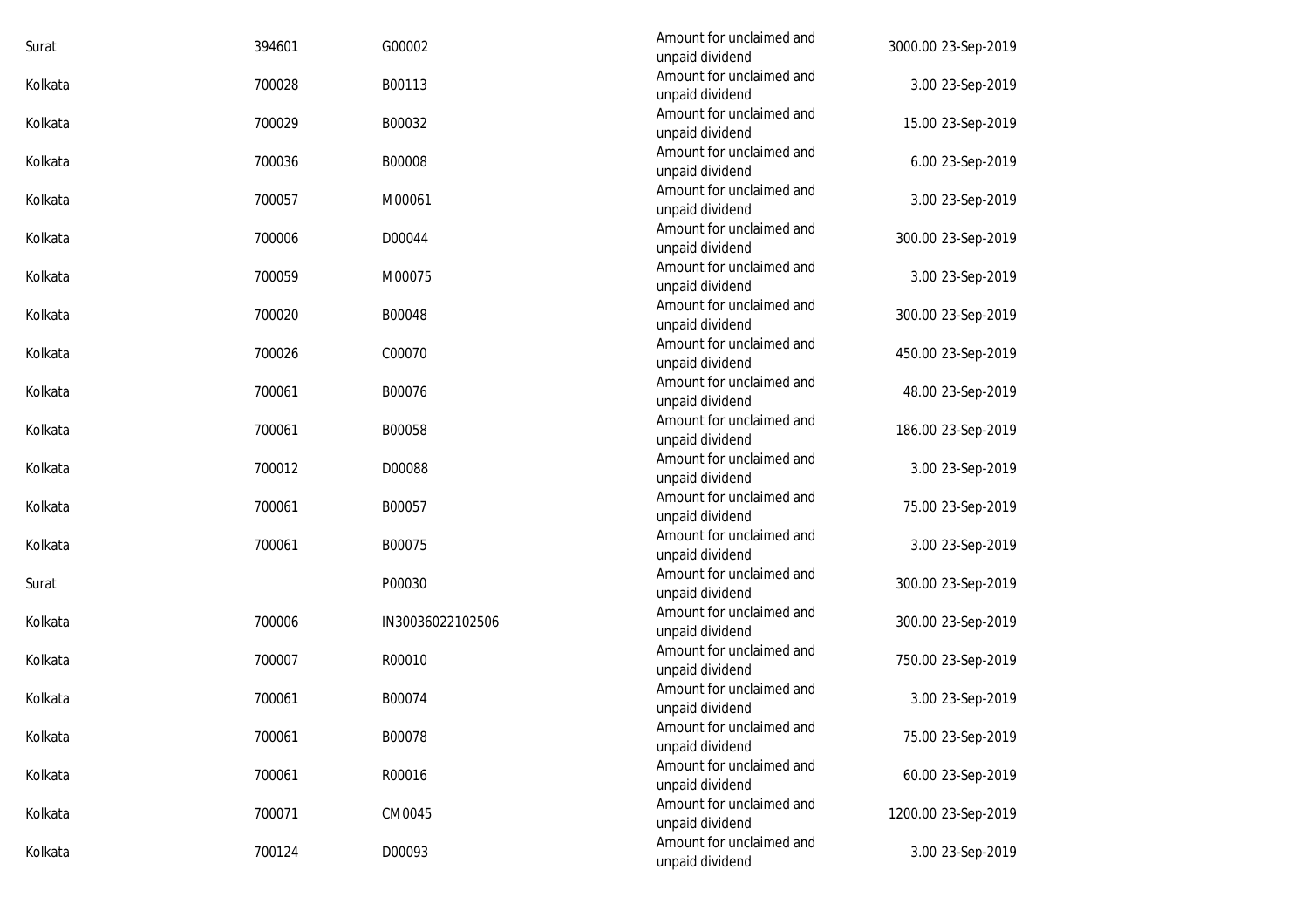| 700144 | IN30267933871967 | unpaid dividend                             | 300.00 23-Sep-2019                                                                         |  |
|--------|------------------|---------------------------------------------|--------------------------------------------------------------------------------------------|--|
| 700149 | B00128           | Amount for unclaimed and<br>unpaid dividend | 3.00 23-Sep-2019                                                                           |  |
| 711101 | IN30048413886070 | Amount for unclaimed and<br>unpaid dividend | 900.00 23-Sep-2019                                                                         |  |
| 395007 | 1201070100005072 | Amount for unclaimed and<br>unpaid dividend | 561.00 23-Sep-2019                                                                         |  |
| 700012 | D00089           | Amount for unclaimed and<br>unpaid dividend | 3.00 23-Sep-2019                                                                           |  |
| 712246 | K00022           | Amount for unclaimed and<br>unpaid dividend | 3.00 23-Sep-2019                                                                           |  |
| 712246 | C00014           | Amount for unclaimed and<br>unpaid dividend | 93.00 23-Sep-2019                                                                          |  |
| 712246 | C00013           | Amount for unclaimed and<br>unpaid dividend | 93.00 23-Sep-2019                                                                          |  |
| 712246 | IN30026310134028 | Amount for unclaimed and<br>unpaid dividend | 30.00 23-Sep-2019                                                                          |  |
| 394010 | D00039           | Amount for unclaimed and<br>unpaid dividend | 600.00 23-Sep-2019                                                                         |  |
| 712246 | K00020           | Amount for unclaimed and<br>unpaid dividend | 3.00 23-Sep-2019                                                                           |  |
| 201303 | P00043           | Amount for unclaimed and<br>unpaid dividend | 2100.00 23-Sep-2019                                                                        |  |
| 400034 | IN30045013499252 | unpaid dividend                             | 60.00 23-Sep-2019                                                                          |  |
| 221010 | G00007           | Amount for unclaimed and<br>unpaid dividend | 594.00 23-Sep-2019                                                                         |  |
| 700006 | IN30318110055861 | Amount for unclaimed and<br>unpaid dividend | 66.00 23-Sep-2019                                                                          |  |
| 700007 | S00034           | Amount for unclaimed and<br>unpaid dividend | 30.00 23-Sep-2019                                                                          |  |
| 700012 | IN30105510299323 | Amount for unclaimed and<br>unpaid dividend | 3.00 23-Sep-2019                                                                           |  |
| 700012 | D00017           | Amount for unclaimed and                    | 6.00 23-Sep-2019                                                                           |  |
| 395003 | 1204310000006391 | Amount for unclaimed and                    | 300.00 23-Sep-2019                                                                         |  |
| 395003 | D00070           | Amount for unclaimed and<br>unpaid dividend | 300.00 23-Sep-2019                                                                         |  |
|        |                  |                                             | Amount for unclaimed and<br>Amount for unclaimed and<br>unpaid dividend<br>unpaid dividend |  |